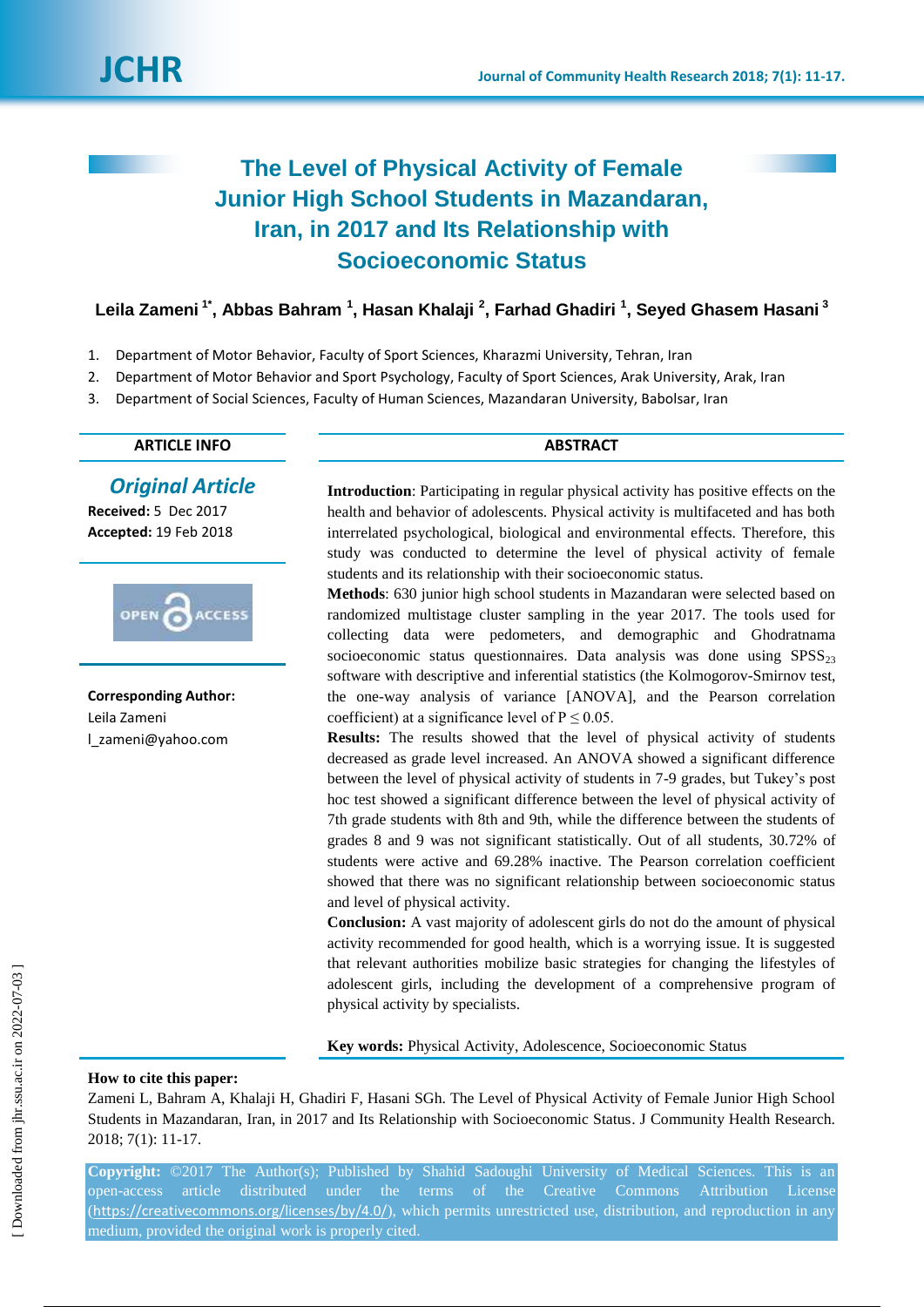## **Introduction**

Regular engagement in physical activity is a prerequisite for healthy physical and psychological development<sup>(1)</sup>. Regular moderate to vigorous physical activity decreases the risk of multiple diseases and psychological disorders. Individuals should be encouraged from childhood and adolescence to be and remain active to obtain these health benefits. It's better to get benefits of physical activity; individuals should be encouraged to be active from an early age. The possible patterns of physical activity established in childhood and adolescence may continue in adulthood<sup>(2)</sup>.

Physical activity "is any bodily movement produced by the skeletal muscle that results in energy expenditure" <sup>(3)</sup>. The American College of Sports Medicine (ACSM) offers 60 minutes of moderate to vigorous physical activity, resistance exercise, and bone-intensive activities at least three days a week for children and adolescents  $(4)$ . According to Riddoch et al.(2007), most children do not do enough activity according to the recommended levels for health, although boys tend to be more active than girls  $(5)$ . Further, Cairney et al. (2014) found that the participation in physical activity from late childhood to the early adolescence decreases more in girls than boys  $<sup>(6)</sup>$ .</sup> Klishadi et al. (2001) examined the pattern of physical activity of adolescents in Isfahan and showed that the duration and amount of physical activity of both sexes in high school was significantly less than that of the junior high school  $(7)$ . Although all studies cited in this paper have established that physical activity decreases with age, the estimated physical activity from different sources is not always comparable due to methodological differences such as different measurement methods and analyses. For example, using objective tools such as a pedometer and accelerometer provides more accurate information than devices that measure psychological realities (such as the questionnaire)  $(8)$ .

Socioeconomic status (SES) also plays a significant role in their health-related behaviors. In health research, this variable is considered a contextual variable  $(9)$ . Children with high SES seem to be on average taller, heavier, and fatter than those with a low SES condition. However, in developed countries, especially in adolescence late, girls with low SES families are, on average, fatter than girls with high SES  $(10)$ .

While the relationship between physical activity and socioeconomic status is evident in adults, it is controversial in adolescents<sup>(11)</sup>. Researchers such as Drenowatz et al. (2010) concluded that children with low SES had lower levels of physical activity and had more time in inactive behavior (12), Shi et al. (2006) found that girls adolescents with the low SES have the highest physical activity  $(13)$ , and the results of Aghaalinezhad et al. (2005) showed that there is no relationship between SES and adolescent physical activity  $(14)$ . Given the limited information available with regard to physical activity of adolescents, especially when physical activity is measured by objective tools, as well as the contradiction in results of the relationship between physical activity and socioeconomic status, this study is to investigate the level of physical activity in adolescent girls and compare them with each other and with standard values, and then be examined in relation to socioeconomic status.

#### **Methods**

This research was a cross-sectional design with a survey and correlation strategy. The statistical population consisted of female junior high school students (grade 7–9) of state schools of Mazandaran province in the year 2017. Out of this population, 630 students were selected (using a Morgan table) with randomized multi-stage cluster sampling, following these steps: First, Mazandaran province was divided into three parts: western, central and eastern (based on education divisions of the province) and from each section, 3 cities were randomly selected. In the next step, a list of all female junior high schools was obtained and schools were selected randomly in each statistical zone. At the end, from each school a class of the first to third grades was selected randomly (i.e.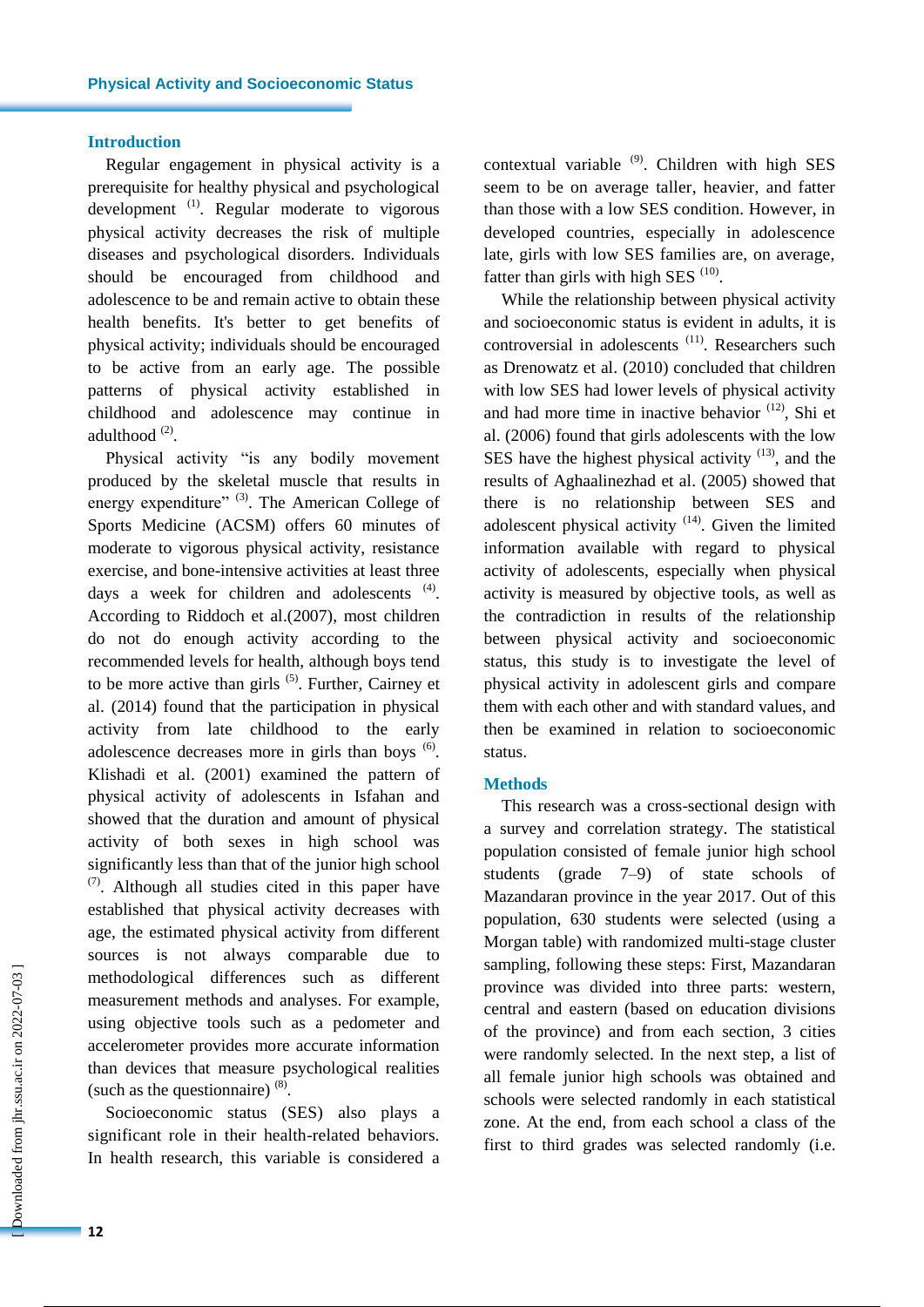grade 7–9). In the other word, 30 clusters consisting of 21 students were selected in which every school classes were considered as a cluster and all students in that class entered the study. The following tools were used to collect data:

Demographic questionnaire: A tool for asking questions about personal characteristics such as birth date, grade, height, weight, and body mass index. Height and weight were measured using a portable stadiometer (Seca 213) with a precision of 1mm and a weight scale (Seca robusta 813) with a precision of 0.01kg. Body mass index (BMI) was also calculated by formula: [weight  $(kg)/$  height  $(m^2)$ ].

Socioeconomic status questionnaire: A Ghodratnama questionnaire that included 4 components (family income, economic level, house situation and education) and 5 main questions. Eslami et al. confirmed the formal and content validity of the questionnaire by 12 experts, and the reliability of the questionnaire was 0.83 using Cronbach's alpha. The questionnaire was completed with the help of parents and school staff <sup>(15)</sup>.

Pedometer: According to sample size and research cost, the Xiaomi Mi Band was selected for physical activity measurement for a week. According to El-Amrawy et al (2015), this pedometer is the best option compared to its price, with a precision of 96.56% and a coefficient of variation (CV) of 5.81%, which is an acceptable tool for measuring physical activity  $(16)$ . In addition to counting the number of steps one takes, it shows the amount of distance traveled and the number of calories consumed during the day. According to studies by Tudor-lock et al (2011), 60 minutes of moderate to vigorous physical activity in adolescents can be obtained from 10,000 to 11,700 steps/ $day$ <sup>(17)</sup>. Consequently, the target number of step for the subjects was considered to be 10,000 steps. Accordingly, the subjects

were placed in active  $( \ge 10000)$  and inactive  $($ 10000) groups.

Procedure: After obtaining written permission from the Education Department of the province and selected cities, schools were selected randomly from each city. At the first session, while explaining the work, consent forms were given to the students to inform the parents of the research and obtain their consent. In the next session, as part of the Physical Education class, participants completed the questionnaires and then height and weight were measured using a standard method. In the third session, based on the information obtained at the previous session, pedometers were calibrated based on height, weight, sex and birth date of the subjects. Information was given to the participants about the pedometer and how to use it. Students were strongly advised not separate the pedometer from their hands within the next 7 days. Data analysis was performed using  $SPSS_{23}$  software by descriptive and inferential statistics (Kolmogorov-Smirnov to determine normality, one-way ANOVA and Tukey post hoc test for comparison between grades and Pearson correlation coefficient to examine relationship between SES and PA) at a significance level of  $P \leq 0.05$ .

# **Results**

Of the 630 pupils, 57 girls were excluded from the study because of unwillingness to continue working or not use pedometer for at least 4 days and more than 10 hours/day or due to physical disease. In the end, 573 female students with a mean age (13.62  $\pm$  0.85) were investigated. The average of physical activity during the week is 8583.95 steps / day, and when the five days of week are separated from weekends, the average of physical activity on the weekend (Thursday and Friday) is less than the average of the other days of the week (See table 1).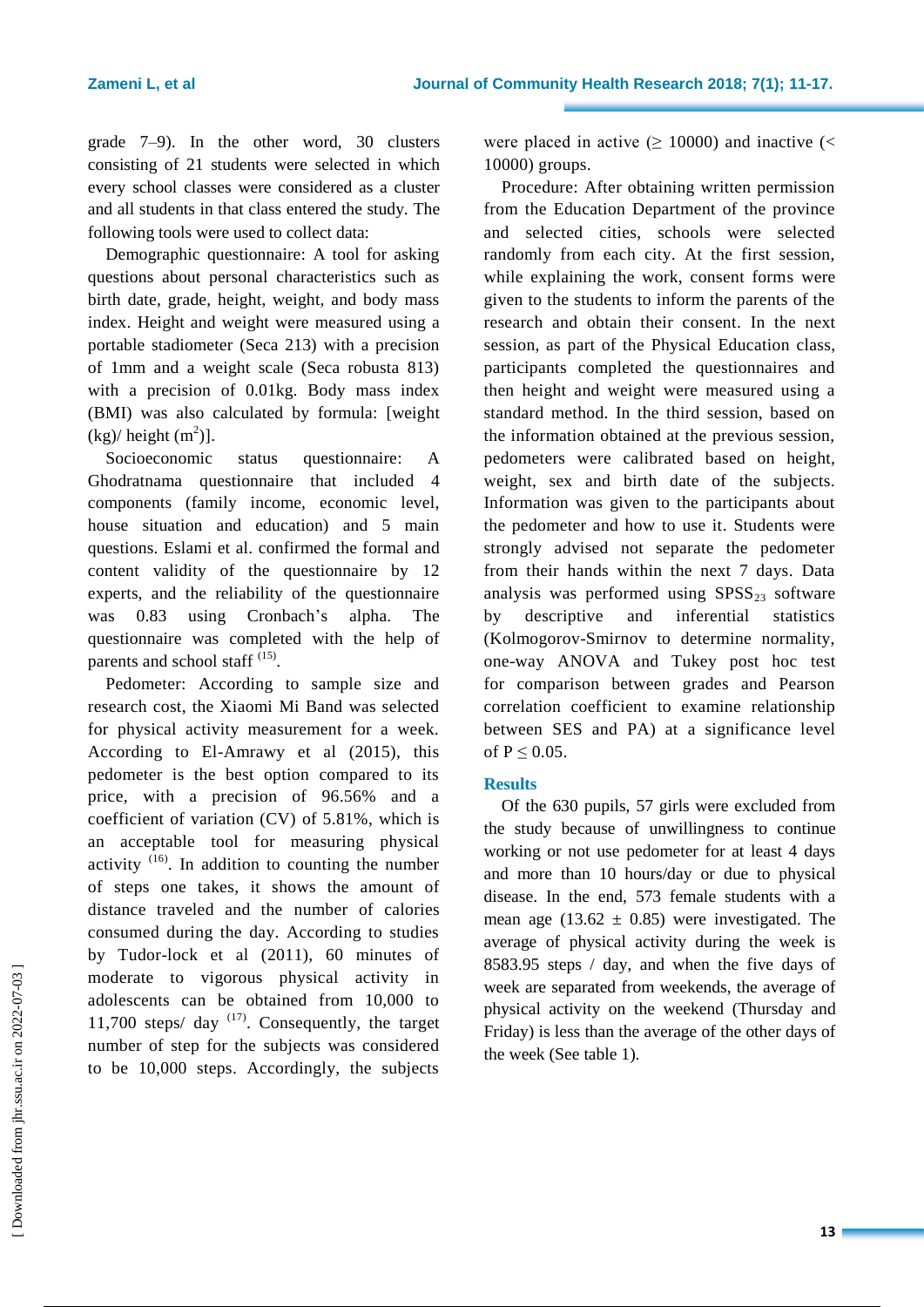| Variable                                   | Min     | <b>Max</b> | <b>Mean</b> | Sd      |
|--------------------------------------------|---------|------------|-------------|---------|
| Age (years)                                | 11.58   | 15.58      | 13.62       | 0.85    |
| Height (cm)                                | 140     | 175        | 157.66      | 6.19    |
| Weight (kg)                                | 27.70   | 110.6      | 55.94       | 13.14   |
| BMI (kg/m <sup>2</sup> )                   | 12.78   | 39.18      | 22.45       | 4.68    |
| Physical Activity $-7$ days of week (step) | 2466.00 | 19471.86   | 8583.95     | 2477.50 |
| Physical Activity $-5$ days of week (step) | 2491.80 | 20023.60   | 9054.62     | 2607.87 |
| Physical Activity – weekend (step)         | 2139.00 | 19671.00   | 7407.27     | 2886.62 |
| <b>SES</b>                                 | 9       | 25         | 15.32       | 2.58    |

**Table 1**. Demographic characteristics and physical activity of adolescent females in Mazandaran (2017)

In the table 2, a description of the community is presented based on the BMI and SES. Standard values were used to determine the body mass index groupings. Body mass index was classified as low weight (percentile equal to and less than 5), normal weight (5–85 percentiles), overweight (85–95 percentile) and obese (percentile equal to and above 95)  $(18)$ .

|                                                       |              |              |                | <b>SES</b> |                |                  |              |
|-------------------------------------------------------|--------------|--------------|----------------|------------|----------------|------------------|--------------|
|                                                       |              |              | Low            | Moderate   | High           | <b>Excellent</b> | <b>Total</b> |
|                                                       |              | Count        | $\overline{4}$ | 19         | $\overline{4}$ | 1                | 28           |
| thin<br>normal<br><b>BMI</b><br>overweight<br>obesity | % within BMI | 14.3%        | 67.9%          | 14.3%      | 3.6%           | 100.0%           |              |
|                                                       |              | % within SES | 5.9%           | 4.7%       | 4.8%           | 7.1%             | 4.9%         |
|                                                       |              | Count        | 58             | 325        | 66             | 9                | 458          |
|                                                       |              | % within BMI | 12.7%          | 71.0%      | 14.4%          | 2.0%             | 100.0%       |
|                                                       |              | % within SES | 85.3%          | 79.9%      | 78.6%          | 64.3%            | 79.9%        |
|                                                       |              | Count        | 5              | 39         | 11             | 3                | 58           |
|                                                       |              | % within BMI | 8.6%           | 67.2%      | 19.0%          | 5.2%             | 100.0%       |
|                                                       |              | % within SES | 7.4%           | 9.6%       | 13.1%          | 21.4%            | 10.1%        |
|                                                       |              | Count        | 1              | 24         | 3              | 1                | 29           |
|                                                       |              | % within BMI | 3.4%           | 82.8%      | 10.3%          | 3.4%             | 100.0%       |
|                                                       |              | % within SES | 1.5%           | 5.9%       | 3.6%           | 7.1%             | 5.1%         |
| Total                                                 |              | Count        | 68             | 407        | 84             | 14               | 573          |
|                                                       |              | % within BMI | 11.9%          | 71.0%      | 14.7%          | 2.4%             | 100.0%       |
|                                                       |              | % within SES | 100.0%         | 100.0%     | 100.0%         | 100.0%           | 100.0%       |

**Table 2.** BMI\*SES girl students in Mazandaran (2017)

For the normal distribution of data, one-way ANOVA was used to compare the level of physical activity in grade 7–9 pupils. The results showed that there was a significant difference between the level of physical activity, and that its level decreased the higher the grade  $(F =$ 7.185, sig =  $0.001$ ). However, the results of Tukey's post hoc test showed that there is a significant difference between the level of physical activity in grade 7 students with 8 and 9, but between grades 8 and 9, the difference is not significant ( $P \le 0.05$ ).

Out of the 573 participants, only 176 girls (30.72%) had the recommended level of physical activity (at least 10,000 steps/day) for their health, and 397 (69.28%) did not have the required level of activity.

The relationship between physical activity level and their socioeconomic status was analyzed using Pearson correlation coefficient. The result showed that there is not significant relationship ( $P \leq 0.05$ ) between socioeconomic status and physical activity level  $(r = -0.075)$ ,  $sig = 0.073$ ).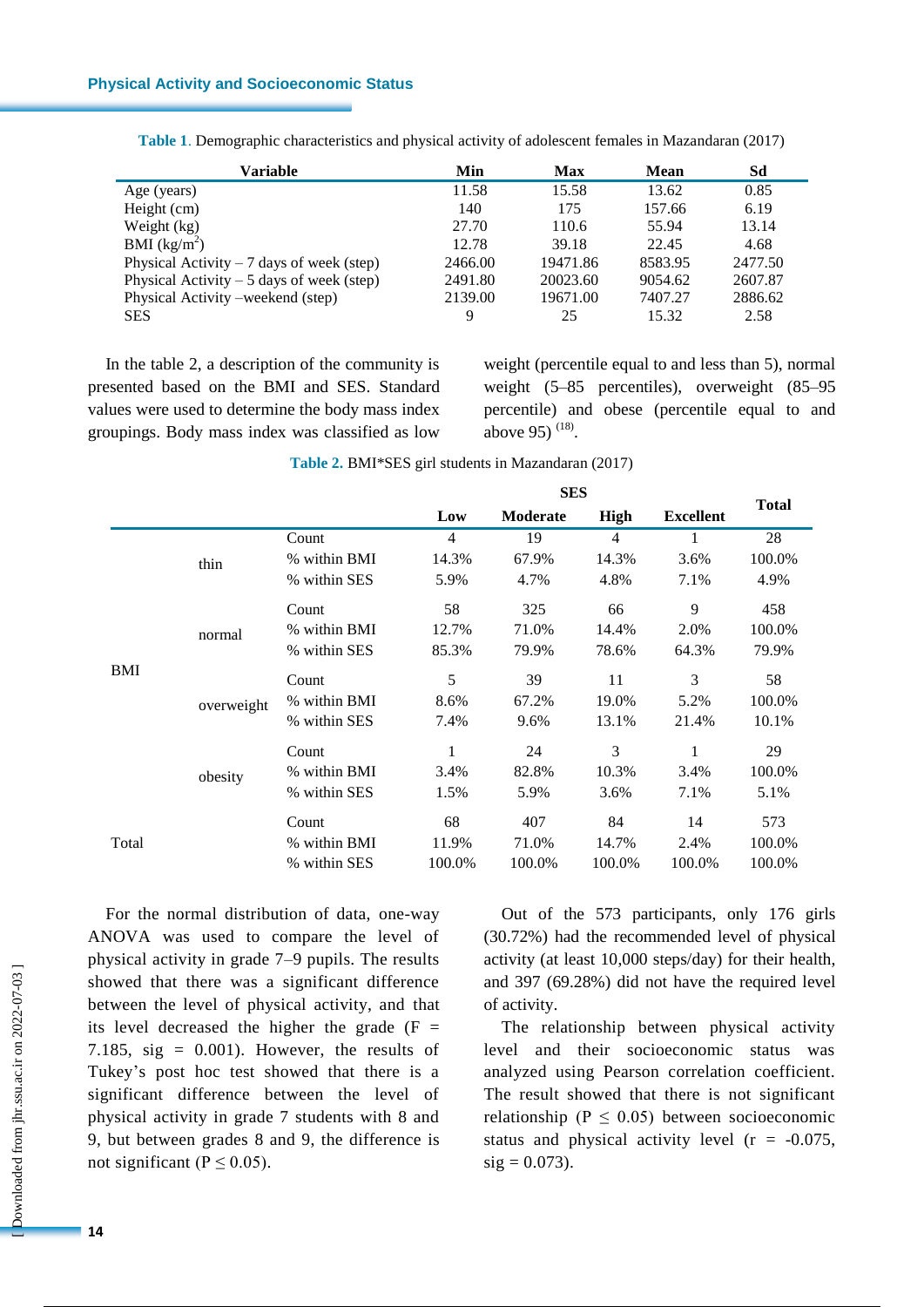### **Discussion**

The purpose of this study was to determine and compare the level of physical activity of female junior high school students in Mazandaran province and also investigate the relationship physical activity with socioeconomic status. The results showed that only 30.72% of students had the recommended physical activity level. This is in line with the findings of Bashiri et al. (2015), which concluded that only 32% of the girls aged 14–18 were active and the remaining girls had insufficient physical activity <sup>(19)</sup>. It should be noted that low physical activity may increase the risk of multiple chronic noncommunicable diseases among children and adolescents. These diseases, including metabolic syndrome, insulin resistance, type 2 diabetes and high blood pressure, are directly related to childhood obesity and a major cause of obesity, is reduction of energy consumption and physical inactivity  $(20)$ . Mello et al. (2016) indicated that the number of steps/day was able to predict increased diastolic blood pressure (< 12,399 steps/day) and increased total cholesterol (< 9,400 steps/day) in adolescent girls  $(21)$ . The findings of Wu et al.  $(2017)$ suggest that school health programs promoting active lifestyles among children and adolescents may contribute to the improvement of health-related quality of life <sup>(22)</sup>.

We also found that the level of physical activity decreases as grade level increases. However, this difference is not significant between students of grades 8 and 9. Riddoch et al. (2004) showed that at age 9, most children and adolescents achieved the recommended levels of physical activity, while a minority of people at the age of 15 had recommended levels of physical activity  $(23)$ . Cairney et al. (2014) suggested that the rate of decline in participation in PA was greater for girls than for boys. However, adjusting for biological age completely reduced the effect of sex and chronological age for participation in free play activities (6). This confirms that research indicated that humans become less active as they progress towards the adult  $(24)$ .

The last result of this study was a lack of significant correlation between physical activity level and students' socioeconomic status. Our research's findings are consistent with the research work of other researchers  $(25, 14)$ . It is possible that, on one hand, this is because the population of the study was taken from the only state school of Mazandaran province (more than 70% of the participants had moderate SES) (see table 2). On the other hand, this is due to the lack of attention of families to their girls' motor dimension as opposed to their cognitive dimension (the priority of the lesson to PA). They also believe that Physical Education classes in schools provide sufficient physical activity.

Lampinen et al. (2017) showed that children with low education and income parents had lower levels of physical activity under supervision and especially organized sports than those with high SES. Presumably, one explanation for these results is that children in higher-income families have lower financial barriers for organized physical activity. Furthermore, lower-educated parents may have irregular working hours and, therefore, less opportunity to take care of children's hobbies. However, their results indicate that there is no significant difference in overall physical activity among children with different SES, because low levels of monitored physical activity are compensated with high level unattended physical activity in children with lower SES  $(25)$ . In contrast, Klishadi et al. (2016) found that adolescents with higher SES had a healthier diet, but less physical activity than those with lower SES  $(26)$ . Although the result of the systematic review of Stalsberg & Pedersen (2010) confirmed the hypothesis that there is a relationship between SES and physical activity, and teenagers with higher SES are more active than those with low SES. However, this study showed that the findings do not have unity. Forty two% of such studies reported nonrelationship or inverse relationship. They also suggested that the use of non-equal tools for both variables complicates the interpretation of the findings and reinforces the claim that there is no explanation for the possible difference in physical activity between groups with different SES in adolescents (11). As Lampinen et al. (2017) showed,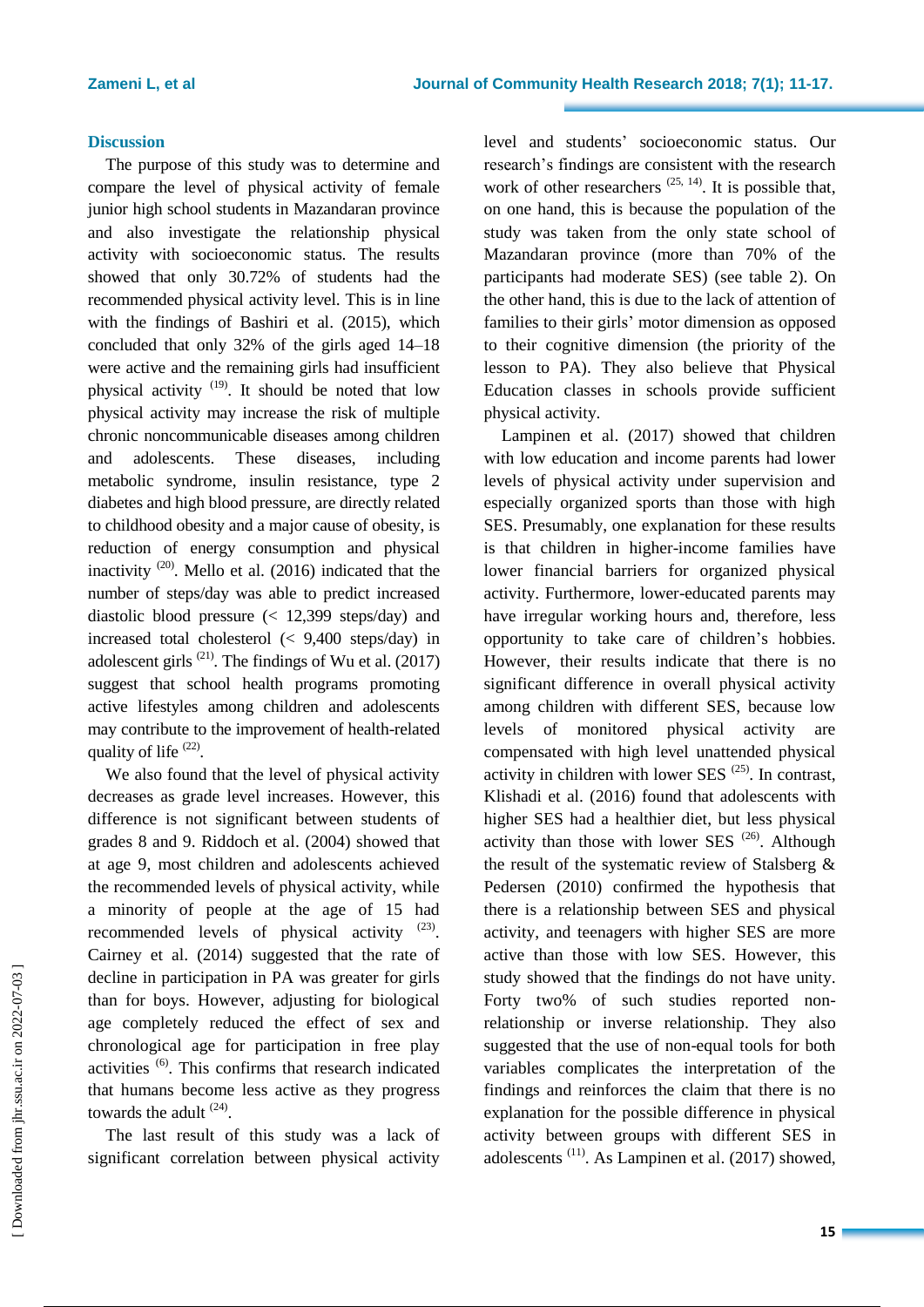SES is likely to be more related to type of activity than general physical activity  $(25)$ . This issue can be explained through a distinction between girls of different SES girls in terms of physical acticity, and also can be considered as a challenge in future research area.

## **Conclusion**

According to the finding of this study, the majority of adolescent girls do not have enough physical activity to maintain their health, and their engagement in physical activity decrease as they move up in grade level. Considering the fact that established physical activity patterns in childhood and adolescence may continue in adulthood, attention to the physical activity of adolescents, especially girls, is becoming more important. Low levels of physical activity and inactivity is a major problem and also one of the most important risk

factors for the health of the community, so effective action is needed to promote general health and promote regular daily physical activity. Therefore, it is suggested that parents and the authorities of the Education Department of Mazandaran province take effective steps and follow-up monitoring with help of physical education specialists to address this issue. Changing the lifestyles of adolescent girls will have a positive effect on the overall health of the community.

#### **Acknowledgments**

Thanks go to the education department staff and the students who helped us with this research. This research is a part of the PhD dissertation of the corresponding author.

# **Conflict of Interest**

The authors have no conflicts of interest to report.

### **References**

- 1. Malina RM. Biocultural factors in developing physical activity levels. In : Smith AL, Biddle S, Youth physical activity and inactivity Champaign, IL: Human Kinetics; 2008.
- 2. Dollman J, Norton K, Norton L. Evidence for secular trends in children's physical activity behaviour. British Journal of Sports Medicine. 2005; 39(12): 892-897.
- 3. Caspersen CJ, Powell KE, Christenson GM. Physical-Activity, Exercise, and Physical-Fitness Definitions and Distinctions for Health-Related Research. Public Health Reports. 1985; 100(2): 126-131.
- 4. Pescatello LS. ACSM's guidelines for exercise testing and perscription. Translated by: Abbasali Gaeini, Ali Samadi, Maryam Khalesi. Tehran: Hatmi; 2013.[Persian].
- 5. Riddoch CJ, Mattocks C, Deere K, et al. Objective measurement of levels and patterns of physical activity. Archives of Disease in Childhood. 2007; 92(11): 963- 969.
- 6. Cairney J, Veldhuizen S, Kwan M, et al. Biological age and sex-related declines in physical activity during adolescence. Medicine & Science in Sports & Exercise. 2014; 46(4): 730-735.
- 7. Klishadi R, Rabiei K, Khosravi AR,et al. The study physical activity pattern of adolescents in Isfahan. Journal of Shahrekord Medical Sciences. 2001; 3(2): 55-66. [Persian]
- 8. Corder K, Ekelund U, Steele RM, et al. Assessment of physical activity in youth. Journal of Applied Physiology. 2008; 105(3): 977–987.
- 9. Garmarudi GH, Moradi A. The design measurement tool for socioeconomic status in Tehran. Payesh Quar 2010; 9(2): 137-144. [Persian]
- 10. Malina RM, Bouchard C, Bar-Or O. Growth maturation and physical activity. Champaign, IL: Human Kinetics; 2004.
- 11. Stalsberg R, Pedersen AV. Effects of socioeconomic status on the physical activity in adolescents: A systematic review of the evidence. Scandinavian Journal of Medicine & Science in Sports. 2010; 20(3): 368–383.
- 12. Drenowatz C, Eisenmann JC, Pfeiffer KA,et al. Influence of socioeconomic status on habitual physical activity and sedentary behavior in 8- to 11-year old children. BMC Public Health. 2010; 10(1): 214-224.
- 13. Shi Z, Lien N, Kumar NB, et al. Physical activity and associated sociodemographic factors among school adolescents in Jiangsu province, China. Journal of Preventive Medicine. 2006; 43(3): 218-221*.*